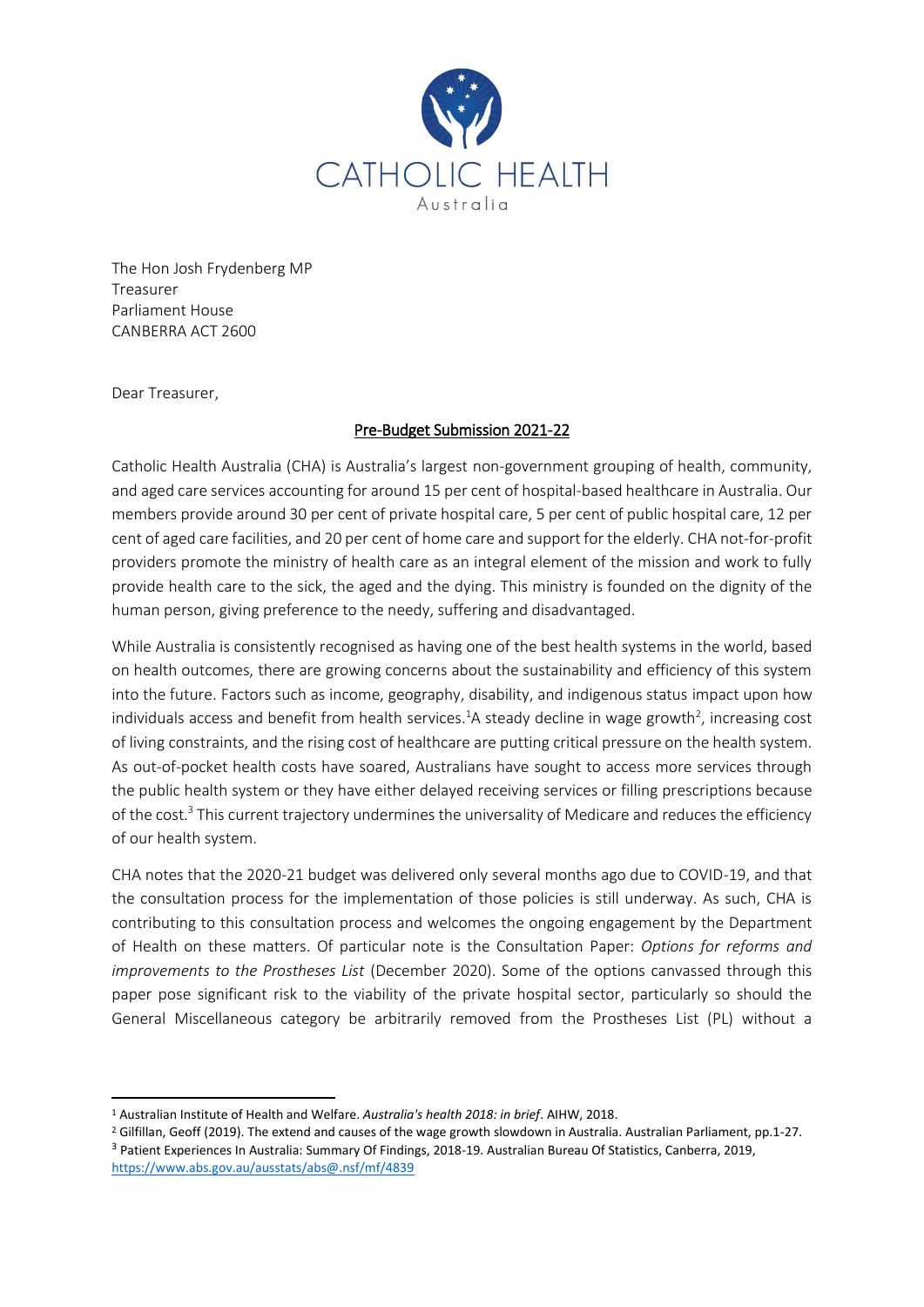confirmed alternative patient benefit contribution for these items. Therefore, CHA provides this prebudget submission in the context of prostheses and private health insurance reform already underway.

In this pre-budget submission, CHA has focused on key policy areas where we believe that access and equity in healthcare requires better funding and policy reform to meet the unmet health demands of Australians:

- Improve health access for patients through the continued expansion of the Out of Hospital care sector and telehealth services;
- Greater resourcing for end-of-life care and palliative care services;
- Equity in health outcomes for vulnerable populations.

# Key Budget Recommendations:

The following recommendations are provided as CHA's priority recommendations, extracted from the complete submission which follows:

- 1. Retain MBS telehealth items and expand telehealth services to admitted patient care.
- *2.* Support the expansion of Out of Hospital Care services in the private sector, based on the recommendations in CHA's report *Out of Hospital Care in Australia: Advancing Health's Missing Sector.* Noting the Government's commitment to this reform, commencing with athome rehabilitation and community mental health services in 2020-21, this expansion should continue with support for more palliative care services delivered at home and other acute services being facilitated in a home environment.
- 3. Support the appropriate expansion of palliative care and end of life services:
	- a. Implement a Medicare rebate for medical services provided for palliative care activity that accounts for holistic multidisciplinary care. Also establish Medicare rebates for palliative care telehealth services delivered by nurse practitioners.
	- b. Given the number of people who would prefer not to spend their last days in a hospital, set a national target that facilitates an increase in the number of people dying in their place of choice (whether that be at home or in a residential facility).
	- c. Strengthen community palliative care models by funding new evidenced-based palliative specialist models, such as those which work with aged care facilities to identify those with palliative care needs and develops pathways to better manage their end-of-life care and reduce hospitalisations.
	- d. Expand palliative care education across the medical disciplines and elevate the conversation to improve palliative care awareness by the public.
- *4.* Expand resources for services targeted towards vulnerable populations and recognise the complex and interdependent factors that require a multidisciplinary approach to addressing these wicked problems.

### Improving Access for Patients

### **Telehealth Expansion**

In March 2020, the Government announced they would be expanding temporary telehealth MBS items in order to protect patients and medical professional from community transmission and potential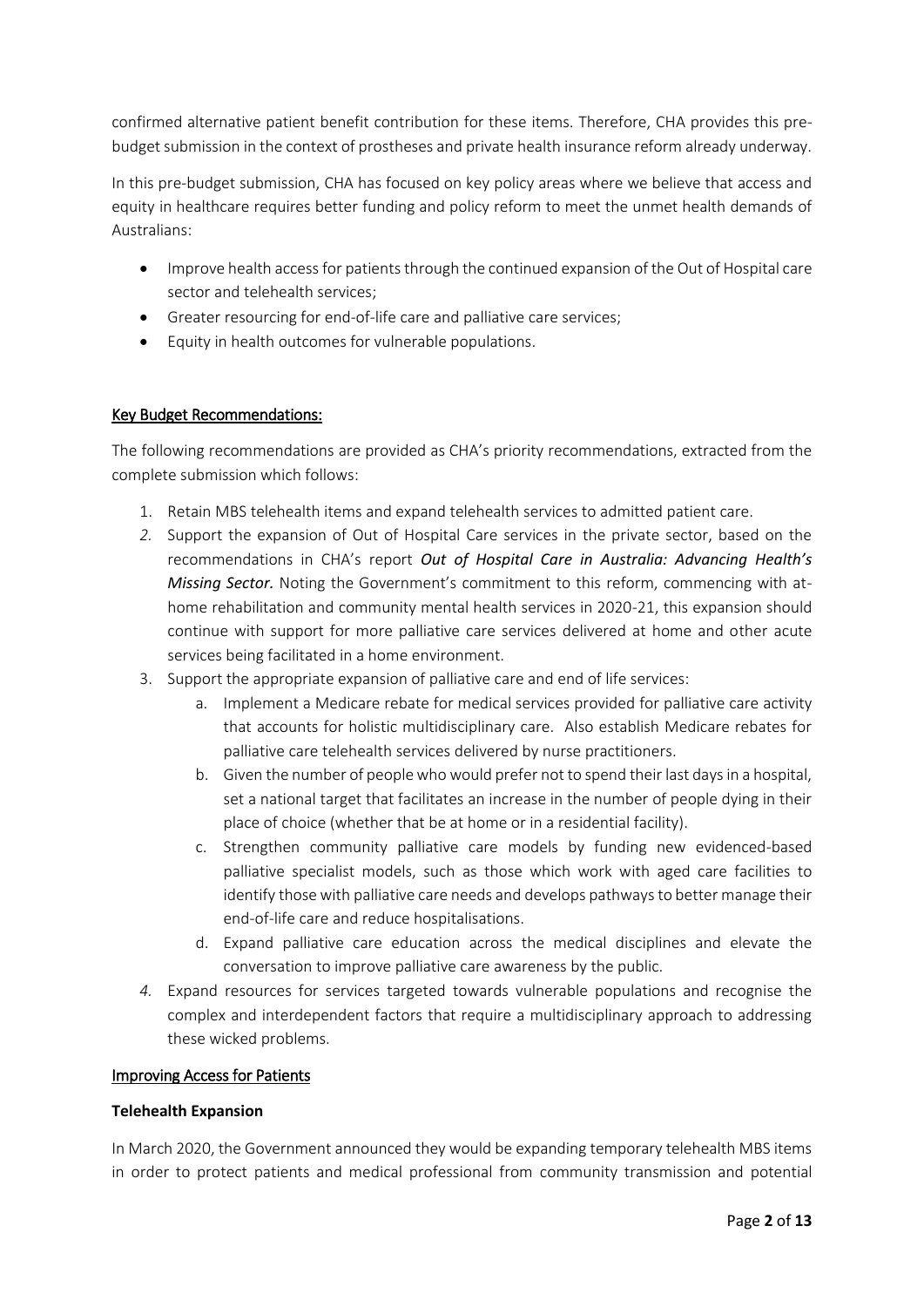exposure to COVID-19 while maintaining access to essential care. This list of MBS items has appropriately broadened over the course of the pandemic response efforts.

With the introduction of the new MBS items, telehealth services have been widely used in lieu of face to face patient interactions across many Catholic health services, including pre-admission consults, post-natal support, outpatient consults for chronic diseases, and a wide range of rehabilitation, mental health and other community-based services, including social outreach programs and disability services.

Telehealth services, when delivered appropriately, achieve the quadruple aims of healthcare – not only are they cost effective and overall improve patient outcomes, but they improve patient and clinician experience by reducing barriers to accessing timely care. Initial feedback from patients has been overwhelmingly positive and demonstrates that our communities support the use of telehealth so they can access safe, convenient care from either their home or work environment. Our sector has reported lower cancellation rates and higher satisfaction rates for patients who do not need to attend face to face appointments thus improving productivity for both the service providers and patients. Similarly so with clinicians: in a survey conducted by the Royal Australasian College of Physicians (RACP), 75% of physicians believed the availability of these new items increased the accessibility of services to patients and 87% of responding physicians supported retaining the new telehealth items<sup>4</sup>. Importantly, telehealth services appear to be of most benefit to the poor, vulnerable and marginalised in our community, providing access to services where it is most needed.

In addition to continuing the current MBS list of telehealth services, CHA suggests the Commonwealth should consider expanding this list to include admitted patient services delivered in non-hospital settings, and other community based services. There are many circumstances where telehealth can contribute to better admitted patient care, including to maintain an established therapeutic relationship which contributes to the patients' continuity of care; when there is a lack of alternative treating specialists (as is common in regional and remote areas); and when travel, work and family commitments and wellness barriers restrict access to attending services face to face. CHA recommends the application of these telehealth items for admitted patients under the same principles that apply to outpatients to support timely access to health services.

CHA also recognises that despite its clear advantages, telehealth and digital access are not appropriate for everyone. Even for those who prefer it, but particularly for people with health needs who are from vulnerable groups, there are still a number of identified barriers before its full benefit can be achieved. These include, but are not limited to, a lack of access to:

- a safe site for clients to receive services:
- technology, including insufficient access to data or the internet;
- equipment, technology support, and secure, easy-to-use telehealth software for service providers; and
- training for staff within service providers.

1

<sup>4</sup> RACP. 2020. Results Of RACP Members' Survey Of New MBS Telehealth Attendance Items Introduced For COVID-19. [online] Available at: <https://www.racp.edu.au/docs/default-source/policy-and-advocacy/policyand-advocacy/racp-members-survey-new-mbs-telehealth-attendance-items-introduced-for-covid-19.pdf?sfvrsn=31d1ef1a\_7> [Accessed 17 August 2020].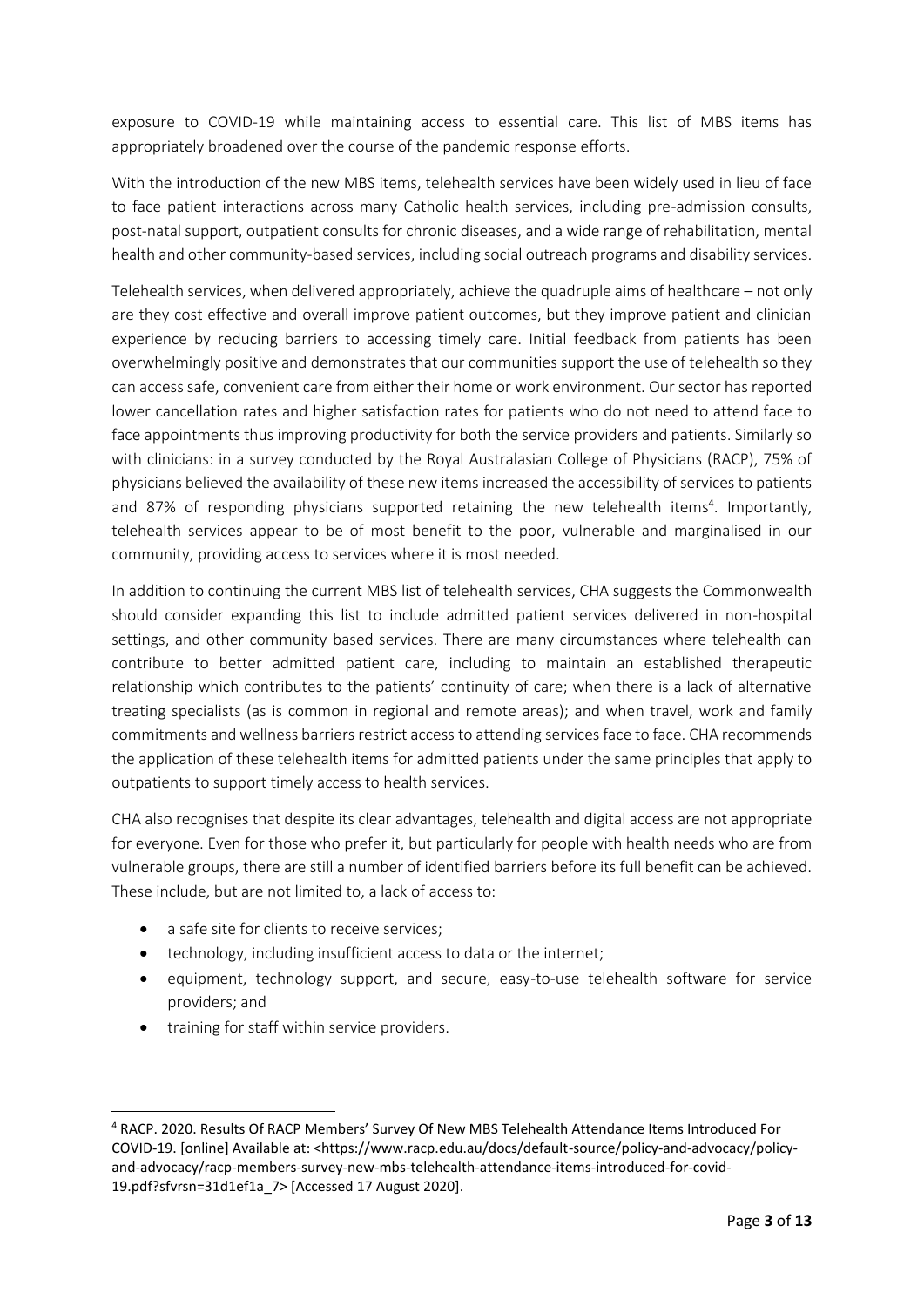As such, this submission identifies the complementary need to resource these services through enhanced education and clear guidance - particularly in developing a skilled workforce, improved access to technologies and digital platforms, and developing clinical frameworks to deliver services through new formats.

This submission also acknowledges that funders also need to allow services to utilise telehealth and digital access options through their funding and service agreements.

# Recommended Budget Priorities:

1. Retain MBS telehealth items and expand services to admitted patient care.

# Out of Hospital Care Expansion

1

Out of Hospital (OOH) care is an opportunity to ease pressure on the health system and provide patients with better, and more flexible, care. Compared to traditional in-patient care for medically stable patients, OOH care can often be more efficient and effective, with lower readmission rates, shorter length of stay, and decreased rates of mortality, and increased patient satisfaction<sup>5</sup>.

The funding mechanisms which allow the private health system to operate – specifically, Medicare and Private Health Insurance legislation – work relatively well for care delivered in a physical hospital setting, but have not kept pace with innovations in healthcare having proven unnecessarily prohibitive. Telehealth - a mode of delivering care which has been available for decades and is often of great benefit to patients - was only recently expanded through the Medicare Benefits Schedule on a temporary basis in response to the COVID-19 outbreak.

OOH care, with many parallels to telehealth, has been left behind. As a result, OOH care is underutilised in Australia, and is now often described as the 'missing sector' of the Australian health system. Without reform, OOH care will continue to be fragmented, limited and fall well short of its potential.

CHA has undertaken a review of the barriers which are holding back OOH care, and proposes a number of solutions which will allow OOH care to flourish.

Changes are required to the *Private Health Insurance Act 2007* and Medicare Benefits Schedule (MBS) to allow funding to flow. Money needs to be shifted out of expensive hospital buildings, and allocated to where it can be most effective. There is, of course, still a huge role for hospitals – but this will be expanded to deliver care through appropriate models which produce better outcomes should be the first option.

Changes are required to the governance and standards, so that we can ensure that OOH care is not the poor cousin of in-hospital care. As good as telehealth is, if all interactions between patients and doctors are reduced to phone calls, then clearly quality of care will suffer. Likewise, we need to make sure that OOH care provides high quality care in the home and that patients can trust that is what they will receive. This requires national standards, and it requires good data for tracking.

<sup>5</sup> Varney J., Weiland T., Jelinek G. 2014, 'Efficacy of hospital in the home services providing care for patients admitted from emergency departments: an integrative review', International Journal of Evidence-Based Healthcare, 12(2), 128-141; Caplan G., Sulaiman N., Mangin D., Ricauda N., Wilson A., Barclay L. 2012, 'A metaanalysis of "hospital in the home', The Medical journal of Australia, 197 (9), 512-19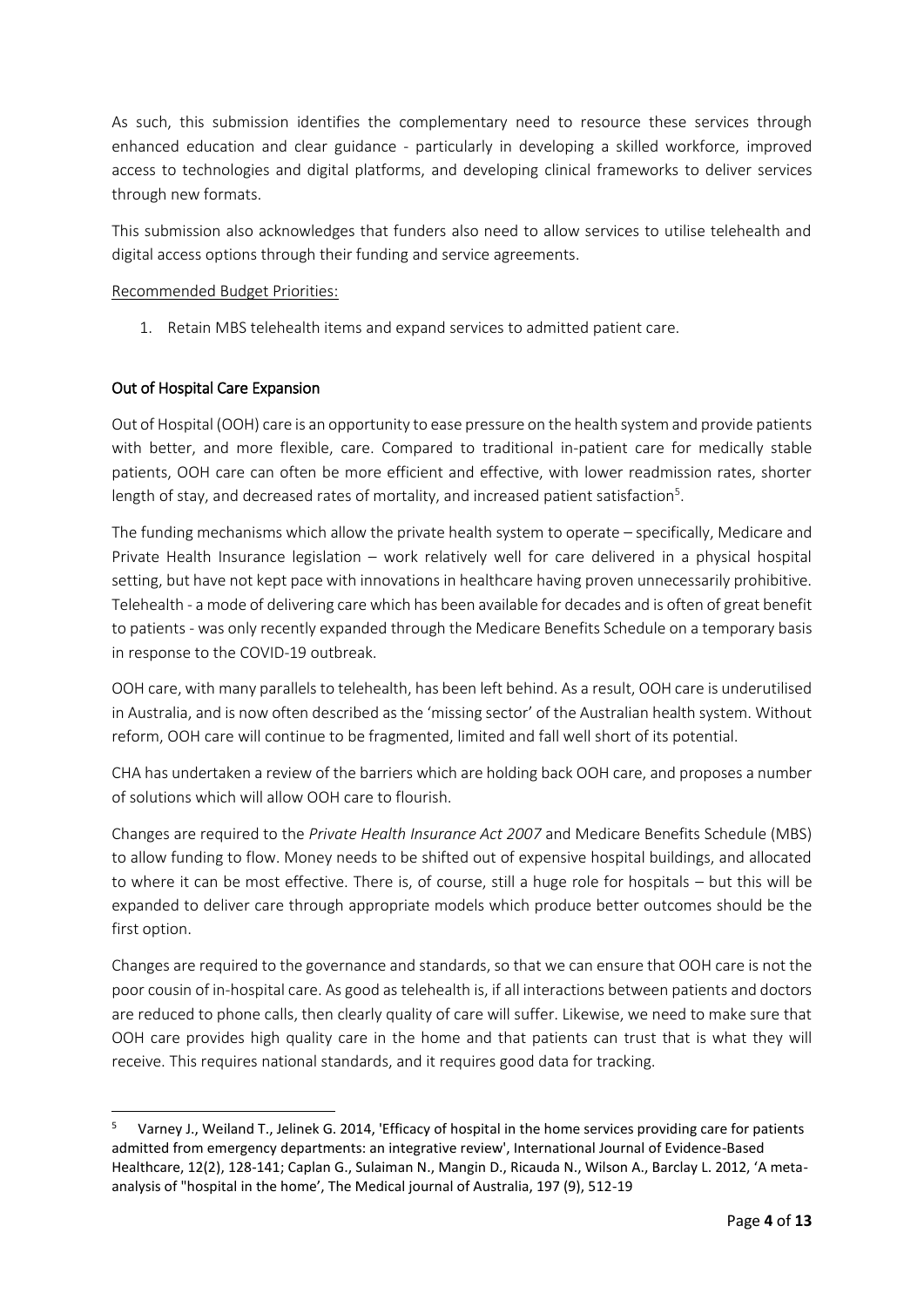OOH care will not grow on its own. This reform also requires teamwork and clinicians, hospitals, health funds, health departments, patients and carers need to work together to make sure the services are understood and embraced. This means the services must be expanded with the patient at the very centre of the design, and with their interests at heart.

With these reforms, there is enormous potential for OOH care to transform from the "missing" sector into a flourishing and highly effective sector which is a major contributor to health outcomes across Australia as well as the financial sustainability of our health system.

Noting the Government's commitment to this reform, commencing with at-home rehabilitation and community mental health services in 2020-21, this expansion should continue with support for more palliative care services delivered at home and other acute services being facilitated in a home environment.

# Recommended Budget Priorities

1

- 2. Continue the expansion of out of hospital care, prioritising palliative care services delivered at home, by:
	- a. extending the current minimum default benefit to OOH services provided by, or on behalf of, private hospitals.
	- b. amending the Private Health Insurance Act 2007 to support partnerships in developing OOH models.
	- c. amending funding mechanisms through MBS rebates and PHI benefits, including telehealth MBS items and episode of care-based payments.
	- d. funding for successful OOH programs into large scale sustainable programs.
	- e. ensuring consistency in clinical standards and regulations across OOH services.
	- f. establishing a national definition of OOH for admitted and non-admitted patients to inform consistent data collection requirements across state jurisdictions.

# Better resourcing for end-of-life care and palliative care services

More Australians will need end-of-life care (EOLC) including palliative care (PC) in the coming years than ever before, with demand for palliative care services predicted to increase dramatically over the coming decades. By 2056, those aged over 65 will increase from 15 percent to 22 percent and the proportion of people aged over 85 will double. As a result of this ageing population and high rates of chronic disease, the number of deaths is increasing and is predicted to more than double by 2061.<sup>6</sup>

CHA members form a national network of more than 80 hospitals, more than 25,000 aged care residential beds and numerous community care organisations. CHA members provide 13 per cent of all PC-related hospitalisations in Australia. In the private sector, CHA members make up the majority of PC inpatient provision and have more than 52 per cent of private inpatient beds. CHA member tertiary services also outperform other services in many of the measured patient outcomes.

There are many innovative PC programs operating across Australia aimed at meeting local population need, improving equity of access, enabling at home death and improving the knowledge-base of PC

<sup>6</sup> Australian Bureau of Statistics (ABS). Population Projections, Australia, 2012 (base) to 2101. Canberra: ABS.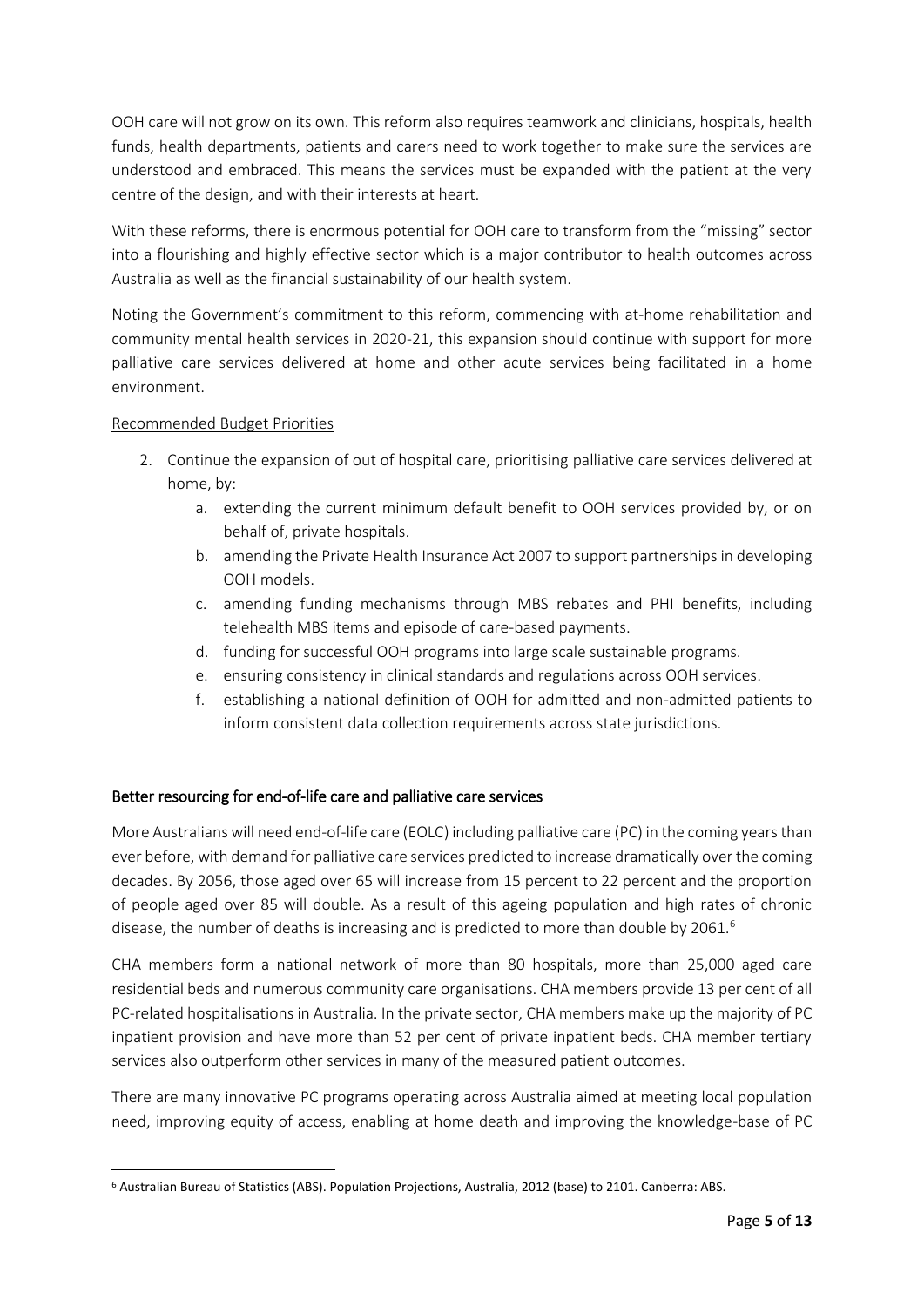service delivery. Systemic barriers to continued improvements in PC including remuneration levels, funding models, fragmentation, workforce shortages and lack of awareness of PC limit the longevity of innovative programs and access to PC in general.

There are evidence-based societal and economic arguments for improving PC in Australia. PC is effective at relieving symptom burden and improving quality of life for those involved. PC can also support people to die in their setting of preference. In Australia, an estimated 54 per cent of people die in hospitals and only four to twelve per cent die at home<sup>7</sup>, when 50 to 70 per cent of people prefer to die at home<sup>8</sup>. Only one in 50 residents receive palliative care under the Aged Care Funding Instrument (ACFI). Fundamentally, poor access to quality PC, particularly community-based PC, means many Australians are unable to exercise their preferences at the end of their life<sup>9</sup>.

Economic arguments are based on the cost-effectiveness of PC with overall savings attainable different in all settings. Not only does early access to PC services impact clinical and economic outcomes for inpatients, but studies have shown cost savings of 71 percent when PC is provided within two days of hospital admission rather than six days<sup>10</sup>.

Studies report that community-based PC is more cost-effective than tertiary care driving calls to expand community-based PC services<sup>11</sup>. In 2012, the Senate Community Affairs References Committee found that PC costs around \$7,700 per episode in a sub-acute hospital care compared with \$2,500 for community-based care<sup>12</sup>. The Silver Chain Group also estimates that each dollar invested in extending home-based PC services in NSW would free up \$1.44 of expenditure on inpatient beds<sup>13</sup>. A recent report into the economic costs of PC determined that a cost savings of \$460 million per year or 12 percent could be achieved through appropriate interventions that reduce hospitalisation costs and improve the quality of a dying individual's experience<sup>14</sup>. CHA has identified a number of priority areas requiring Government action:

#### *Data*

 $\overline{\phantom{a}}$ 

Data collection is a major challenge to the adequate resourcing of PC services for hospitals. The management of data in each state jurisdiction and Commonwealth in how people record and quantify PC at various points in inconsistent. MBS data only accounts for a fraction of home and communitybased PC. Until health services can understand and standardise how they collect and measure the data

<sup>7</sup> Productivity Commission. Introducing Competition and Informed User Choice into Human Services: Reforms to Human Services. Canberra; 2017. Report No.: 85.

<sup>8</sup> Foreman L. M., Hunt R. W., Luke C. G., Roder D. M. Factors predictive of preferred place of death in the general population of South Australia. Palliative medicine. 2006;20(4):447-53.

<sup>9</sup> Palliative Care Australia (PCA). Submission to the Productivity Commission's Inquiry: Introducing Competition and Informed User Choice into Human Services: Identifying Sectors for Reform. Canberra; 2016.

<sup>10</sup>May P., Normand C., Morrison R. S. Economic impact of hospital inpatient palliative care consultation: review of current evidence and directions for future research. Journal of Palliative Medicine. 2014;17(9):1054-63.

<sup>11</sup> Smith S., Brick A., O'Hara S., Normand C. Evidence on the cost and cost-effectiveness of palliative care: a literature review. Palliative medicine. 2014;28(2):130-50.

<sup>&</sup>lt;sup>12</sup> Senate Community Affairs References Committee (SCARC). Palliative care in Australia. Report to the Senate, Australian Government. Canberra; 2012.

<sup>&</sup>lt;sup>13</sup> Silver Chain Group. Submission to the Productivity Commission's Issues Paper. Human Services: Identifying Sectors for Reform. 2016.

<sup>&</sup>lt;sup>14</sup> Palliative Care Australia and KPMG. Investing to save: The economics of increased investment in palliative care in Australia, 2020.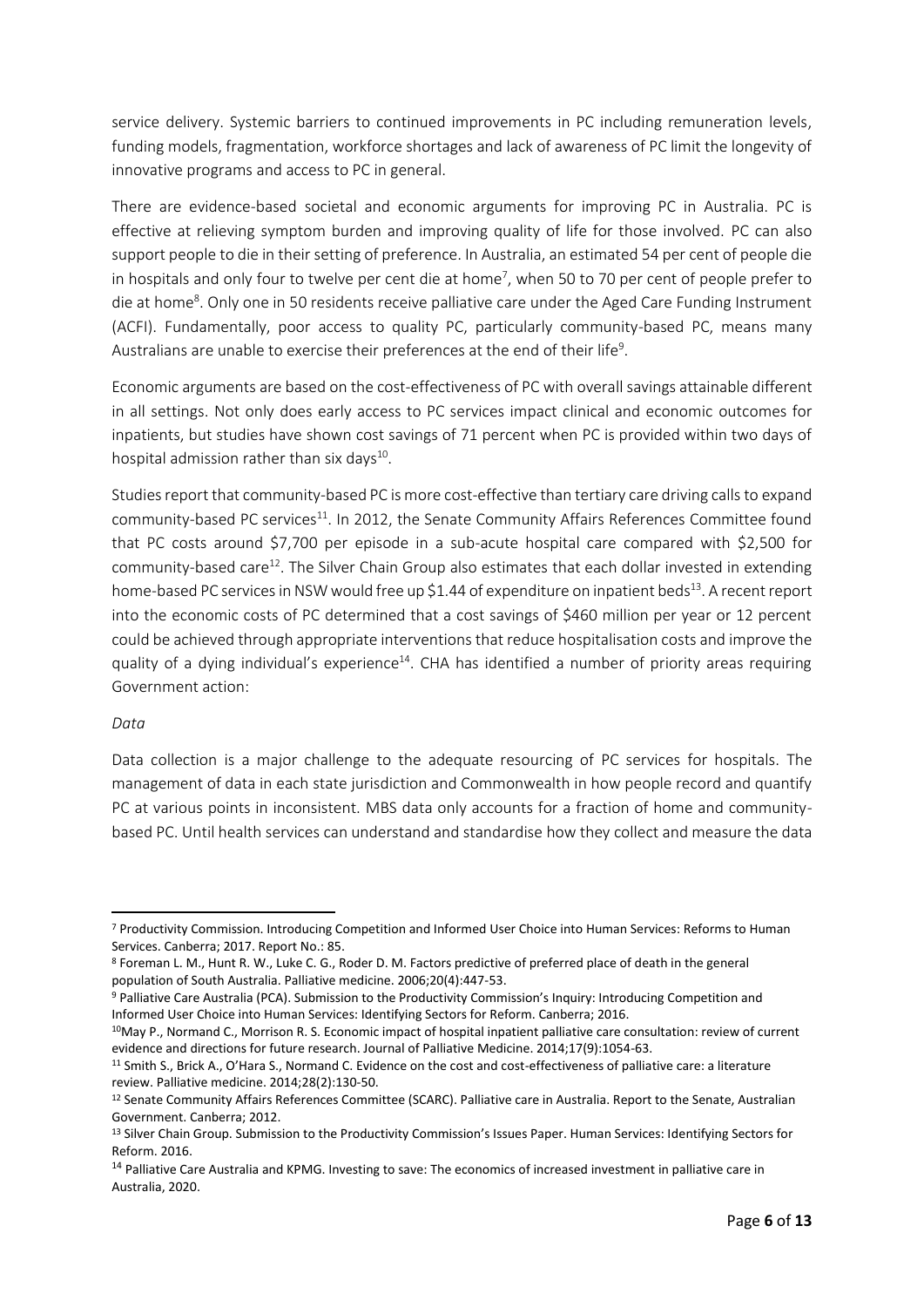related to EOLC and PC services, it will remain difficult to determine the extent of need and how to best target funding.

CHA recognises there needs to be better coding standards across the hospital sector between what is PC, what is EOLC, and what is treated in a non-designated program. This includes PC specifications, the setting, and the delivery of services. There is no guidance for coders on program identification or what level of clinical supports are being received and how to differentiate between EOLC and PC.

CHA recommends government agencies, specifically the Independent Hospital Pricing Authority (IHPA), consult with technical groups in the development of coding standards that would assist with capturing important data around access and usage. This would assist with better scoping and resourcing, enabling health services and policy-makers to more readily identify gaps and barriers to PC.

# *Equity*

Funding for physicians and community care is inadequate to support the delivery of PC services. The MBS Review Taskforce should review the inclusion of items related to the provision of PC activity to permit flexibility in the provision of multidisciplinary holistic care, advanced care planning, and remuneration for items such as case conferencing, home visits, and telehealth.

Current funding models do not reflect the current practice in delivering PC services in the private sector. While some health funds have been receptive to exploring innovative models of care, these models are not consistent across the sector due to lack of engagement from health funds. This leads to inequitable access when patients are unable to access certain home or community-based PC services simply because they are with a different health fund than those who contract with the hospital for those services.

CHA members also provide community-based PC services in both the public and private sectors and are among the first organisations to provide PHI funded PC in the community setting. CHA community PC services face similar challenges to non-CHA services in achieving patient outcomes, constrained heavily by resourcing. KPMG estimates that funding increases in home and community based palliative care could by fully offset by savings from decreased hospitals stays, fewer ICU days, and fewer ED presentations that result in more people dying in their place of preference.

### *Workforce*

**.** 

Across Australia, there are currently 1.0 FTE PC physicians and 12.0 FTE PC nurses per 100,000 population. <sup>15</sup> This indicates a significant shortage of PC clinicians to cope with the increasing needs of an ageing population. The minimum model of care recommends 6.7 specialist inpatient beds per 100,000 population, but current data indicates the use of PC services in hospitals is not adequate to support this minimum requirement. To address the urgent shortage of trained PC nursing staff and specialists alongside tertiary education institutions, there needs to be a targeted PC workforce strategy to address the gaps and shortfalls in workforce support.

<sup>15</sup> Australian Institute of Health and Welfare 2019. Palliative care services in Australia. Canberra: AIHW. Viewed 03 February 2020, https://www.aihw.gov.au/reports/palliative-care-services/palliative-care-services-in-australia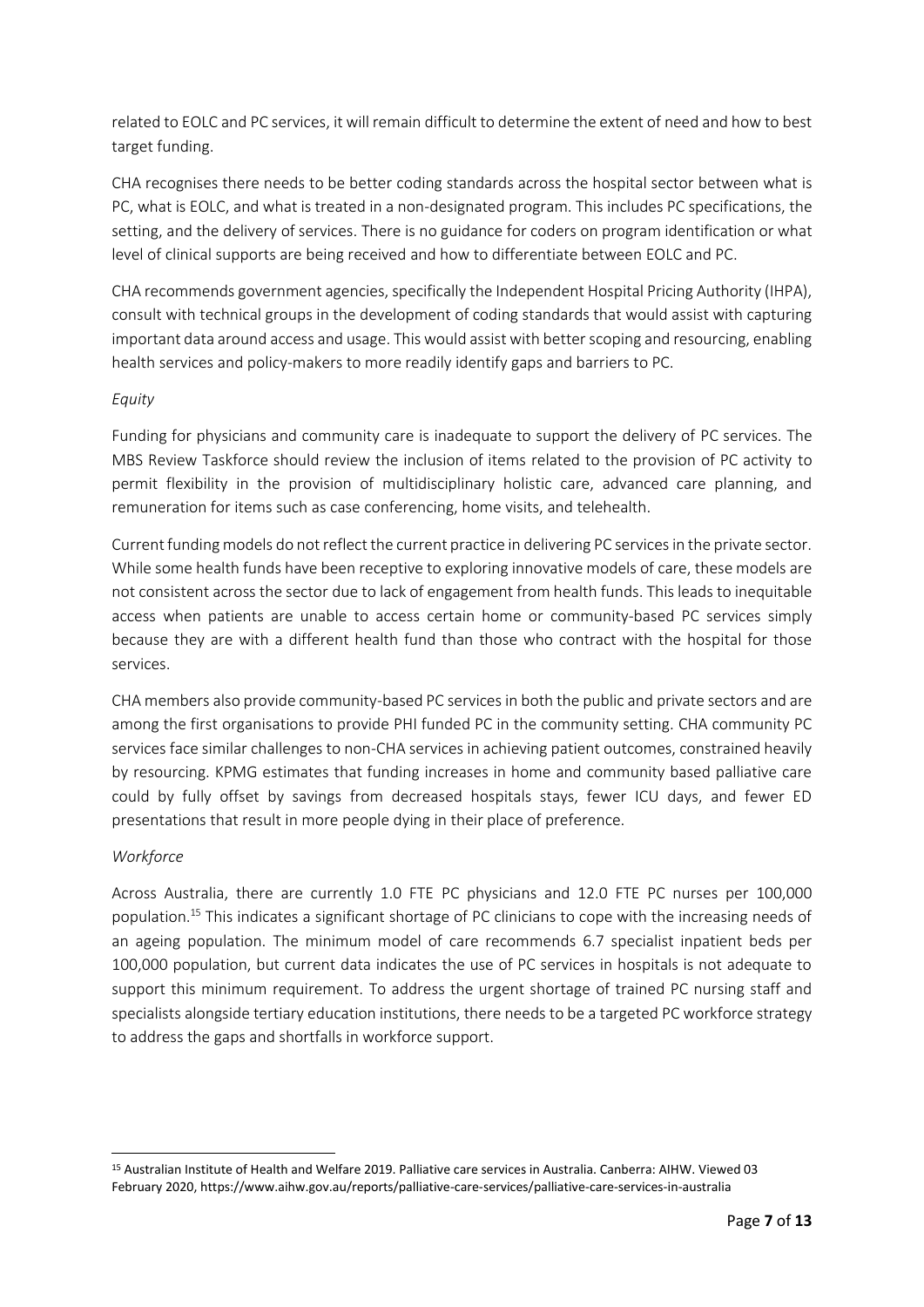Educating clinicians from other disciplines on the principles of EOLC and PC is fundamental to the delivery of medical care. CHA recommends better funding for ongoing education programs for the wider health workforce to improve PC literacy.

### Recommended Budget Priorities:

- 3. Implement a Medicare rebate for medical services provided for PC activity that accounts for holistic multidisciplinary care. Also establish Medicare rebates for PC telehealth services delivered by nurse practitioners.
- 4. Given the number of people who would prefer not to spend their last days in a hospital, set a national target that facilitates an increase in the number of people dying in their place of choice (whether that be at home or in a residential facility).
- 5. Strengthen community-PC models by funding new evidenced-based palliative specialist models, such as those which work with aged care facilities to identify those with palliative care needs and develops pathways to better manage their EOLC and reduce hospitalisations.
- 6. Expand PC education across the medical disciplines to improve clinical practice related to PC care and elevate the conversation to improve PC awareness with the public to enhance health literacy.

# Equity in Health Outcomes for Populations with Healthcare Vulnerabilities

At the centre of the Catholic ethos is the belief in the essential dignity of each individual that is personcentred and life-affirming. Catholic services seek to foster a healing environment where providers act in the best interest of the patients, regardless of background or religion. Catholic hospitals in Australia have a long tradition of establishing themselves in areas of acute disadvantage to deliver care to the vulnerable. As an integral part of CHA members' mission is care for the poor, disadvantaged, and dying, CHA's members invest heavily in services that aim to reduce health disparities for vulnerable populations, often at a cost to the hospital. Catholic providers are concerned by the structural challenges to delivering services for those in need due to out-dated funding models and restricted agreements, particularly in light of a growing body of evidence that shows the needs of vulnerable patients differ from the general population. Introducing efficiencies and stability to the health sector is required to maintain such services.

### *People living with mental illness*

Every Australian, regardless of their state of wellbeing, should have access to appropriate and timely mental health care that supports their economic and social participation. Economic and social participation amongst those vulnerable to mental ill-health is vital to maintaining a person's wellbeing. For some, this requires little to no support and for others, this may require significant, complex and intensive supports from multiple sectors including health and social services.

In Australia, the most vulnerable populations remain those most poorly served by our mental health system, including Aboriginal and Torres Strait Islander people and asylum seekers. We are experiencing unprecedented increasing demand for mental health services, particularly crisis services, in a system whose design prohibits the delivery of the best care.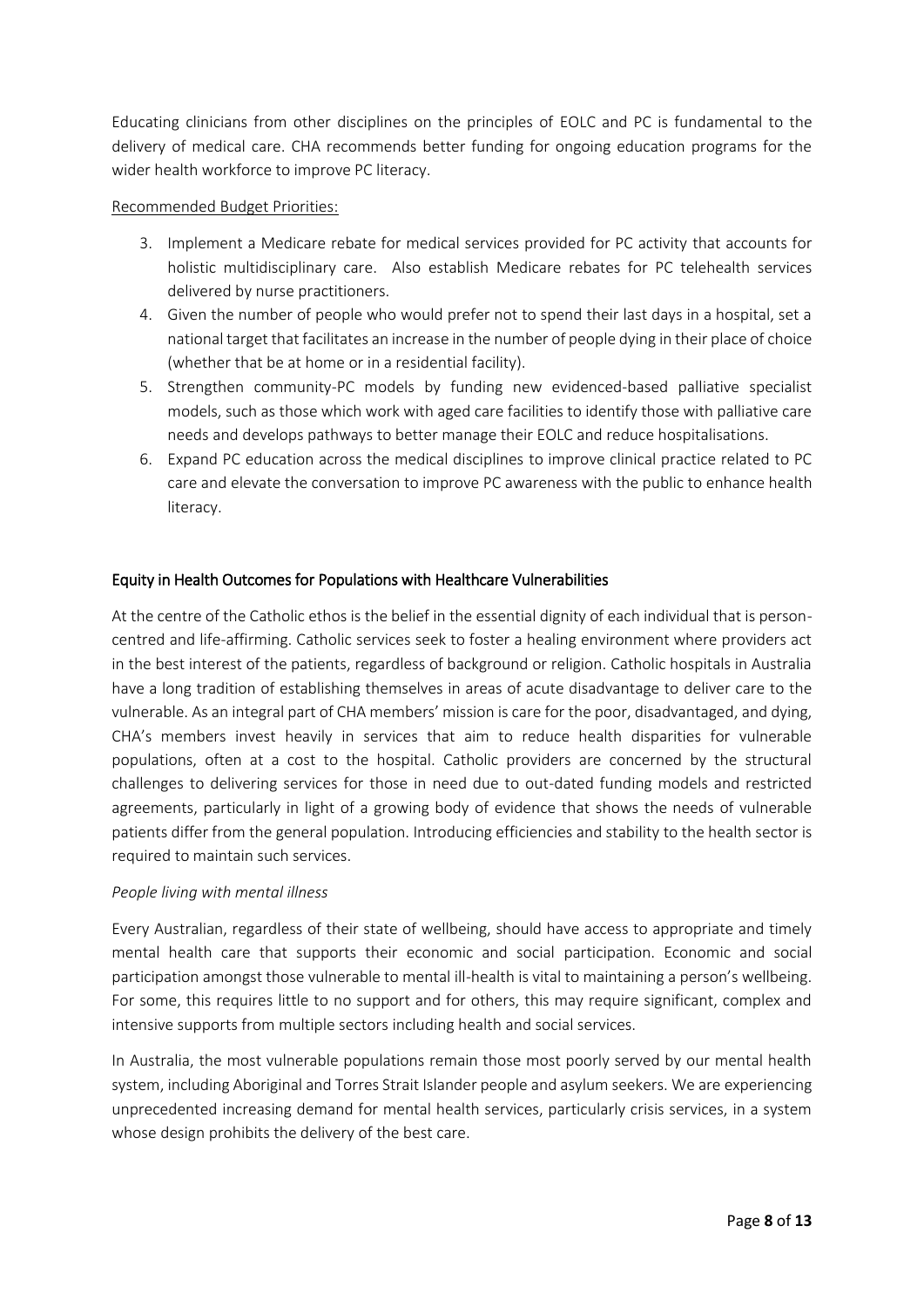There are at least four vastly different mental health systems operating in parallel, rarely in concert. These are the public and private hospital system, community and primary mental health systems and the NDIS. At each level of care patients and carers experience deep frustration at the lack of interface between services; for example, between the public and private tertiary hospital system, between the tertiary system and community care and between the NDIS and all other forms of support.

Fragmentation of the mental health system is fundamentally driven by siloed funding models and is particularly marked between the public and private sectors. Further fragmentation is introduced by the establishment of PHNs as commissioning bodies, with variable readiness and lack of joint commissioning approaches particularly with LHDs or private hospitals and continued inadequate funding across the sector. This is compounded as there has been a limited federal response as action has primarily occurred on a state-by-state basis. A single source of funding for all mental health services will remove many of these barriers to efficient service delivery and can provide long term stability to the sector.

PHI should pay for the most efficient model of care, which is the right care in the right place. In some circumstances, those in the private system are unable to access publicly funded supports and are limited by what private health insurers are willing to fund outside of hospital. Removing barriers for private sector patients, including funding for physical health comorbidities and specialised treatments, would enable inclusive and comprehensive care.

There are numerous examples of where PHI efficiencies can be improved in mental health. These result from divisions in what will be funded by PHI and a lack of community services that cover the gap outside of what PHI covers. Of note, CHA does not support PHI funders directly providing community care for those requiring mental health treatment as it is inappropriate for insurers to decide what is clinically the most appropriate care. CHA supports the delivery of health services that are provided in the most appropriate setting for the patients according to best clinical evidence and patient preference, not restricted by PHI funders.

### *Asylum Seekers*

 $\overline{\phantom{a}}$ 

Asylum seekers and refugees are among those most vulnerable due to experiences of torture, trauma, and stigma, including prolonged detention. The prevalence of mental illness among this population is estimated to be at least twice as high as migrants who have entered Australia on economic grounds, with at least half of this group experiencing post-traumatic stress disorder (PTSD).<sup>16</sup>

For many, lack of safety and fear create substantial barriers to engaging in effective health care to address the trauma. The nature of Australia's current immigration legislative framework causes further psychological strain. The mental health of asylum seekers has been shown to deteriorate the longer they await determination of their migration status. Lack of access to specialised services, difficulties in engaging in therapy due to the sustained periods of uncertainty and long term separation from family members exacerbates their vulnerability. Transparency around the level of health services asylum seekers receive while in detention has been limited and there are no Commonwealth agencies tasked with monitoring the health of asylum seekers either onshore or offshore. CHA calls for improved access

<sup>16</sup> Young P & Gordon MS. (2016). Mental health screening in immigration detention: a fresh look at Australian government data. Australasian Psychiatry, 24(1):19–2.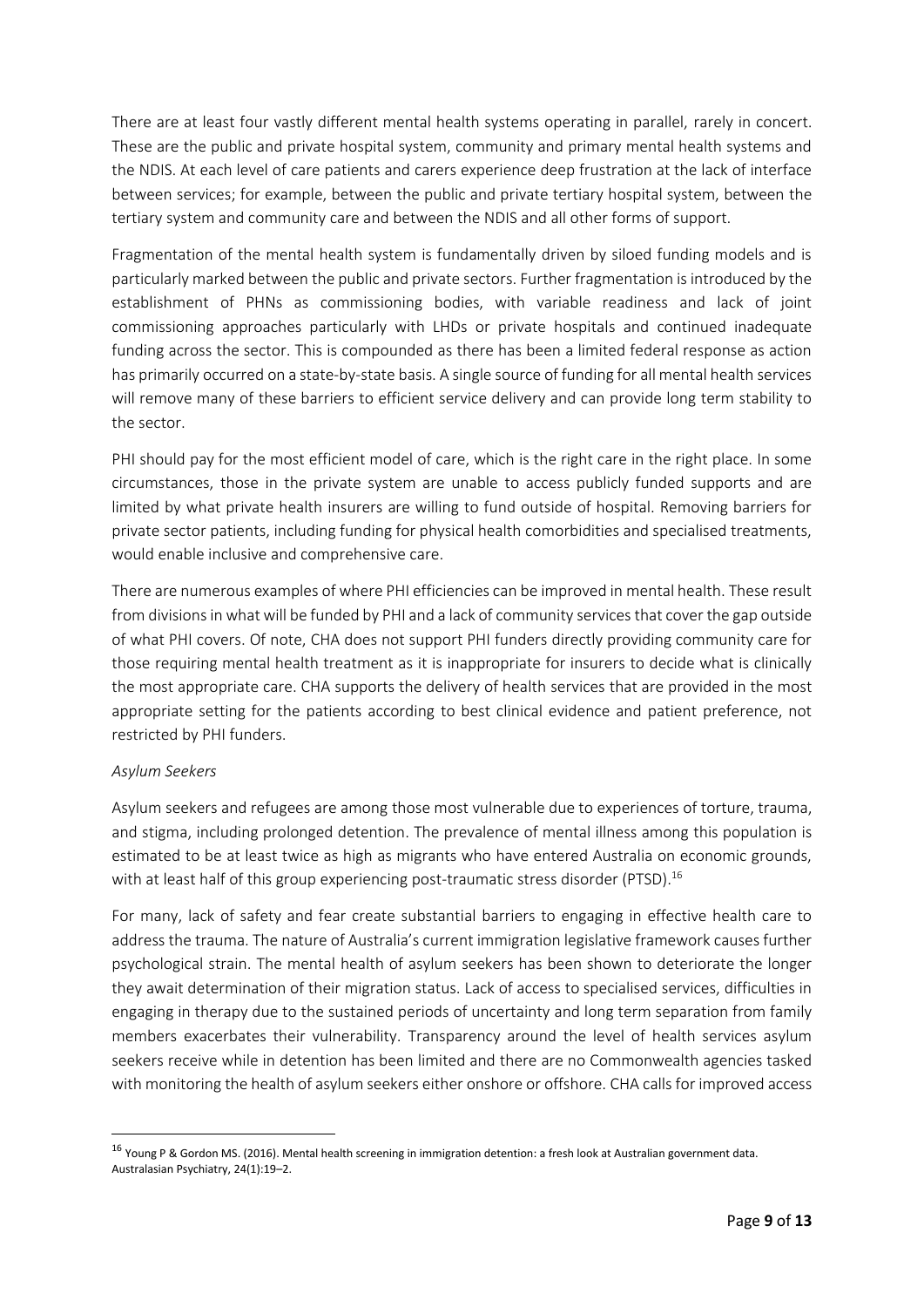to quality health care for those seeking asylum and recommends more transparent and consistent monitoring of their ongoing health and wellbeing needs.

# *Alcohol and Other Drugs*

Having access to alcohol and other drug (AOD) services in the right setting and at the right time is critical to the process of treatment and minimising the impacts of harm on individuals, families, and the greater community. Treatment is often tailored to the individual, considering the appropriate levels of clinical and social supports that address individual needs on the continuum of recovery.

According to the best estimates, up to 500,000 Australians can't get the help they need from alcohol and other drug treatment services because they're either not available or waiting lists are too long. It doesn't matter whether someone is just starting to develop a drug problem, or whether they have a severe dependency issue, many can't get the help they need. The situation is at its worst in regional and rural Australia. This is a crisis, and it requires urgent action.

Factors that include stigma, lack of coordination and integration between services, fragmentation in treatment delivery and funding, and lack of strategic policy direction has meant that many people are not receiving the services they need in the right setting and at the right time. Direct investment in accompanying areas of need, e.g. housing, community services, and education, are also shown to have impacts on communities and disadvantaged groups that suffer disproportionately from the impacts of AOD. With costs estimated to be \$55b a year in AOD harm, it is the Australian populace that bears the economic and social costs of this crisis. 17

To address the unmet demand in Australia's treatment services, CHA believes structural reform is required in three priority areas: a) improving the size and focus of investment in the alcohol and other drugs treatment sector by updating and implementing the Drug and Alcohol Services Planning Model (DASPM); b) investing in service and workforce capability by establishing and funding an Alcohol and Other Drugs Treatment Sector Capability Fund; and c) improving coordination and governance across the alcohol and other drugs treatment sector.

In addition, following the heavy impact of the COVID-19 pandemic both on the alcohol and other drug use habits of Australians and the AOD sector as a whole, CHA proposes several additional areas for action and which complement our call for improved coordination and integration of the alcohol and other drug treatment sector. These are:

- Make permanent, build on, improve, and expand telehealth and digital access options;
- Increase access and affordability of opioid pharmacotherapies;

**.** 

- Pandemic- and bushfire-related economic and job stimulus in regional and rural Australia must include investment in alcohol and other drug services;
- More efficient and frequent data-gathering and greater access to improve evidence-based decision making;
- Investment in Australia's mental health needs to include a parallel process for alcohol and other drugs.

<sup>&</sup>lt;sup>17</sup> Collins, D, & and Lapsley, H, 2008, The costs of tobacco, alcohol and illicit drug abuse to Australian society in 2004/05, Commonwealth of Australia.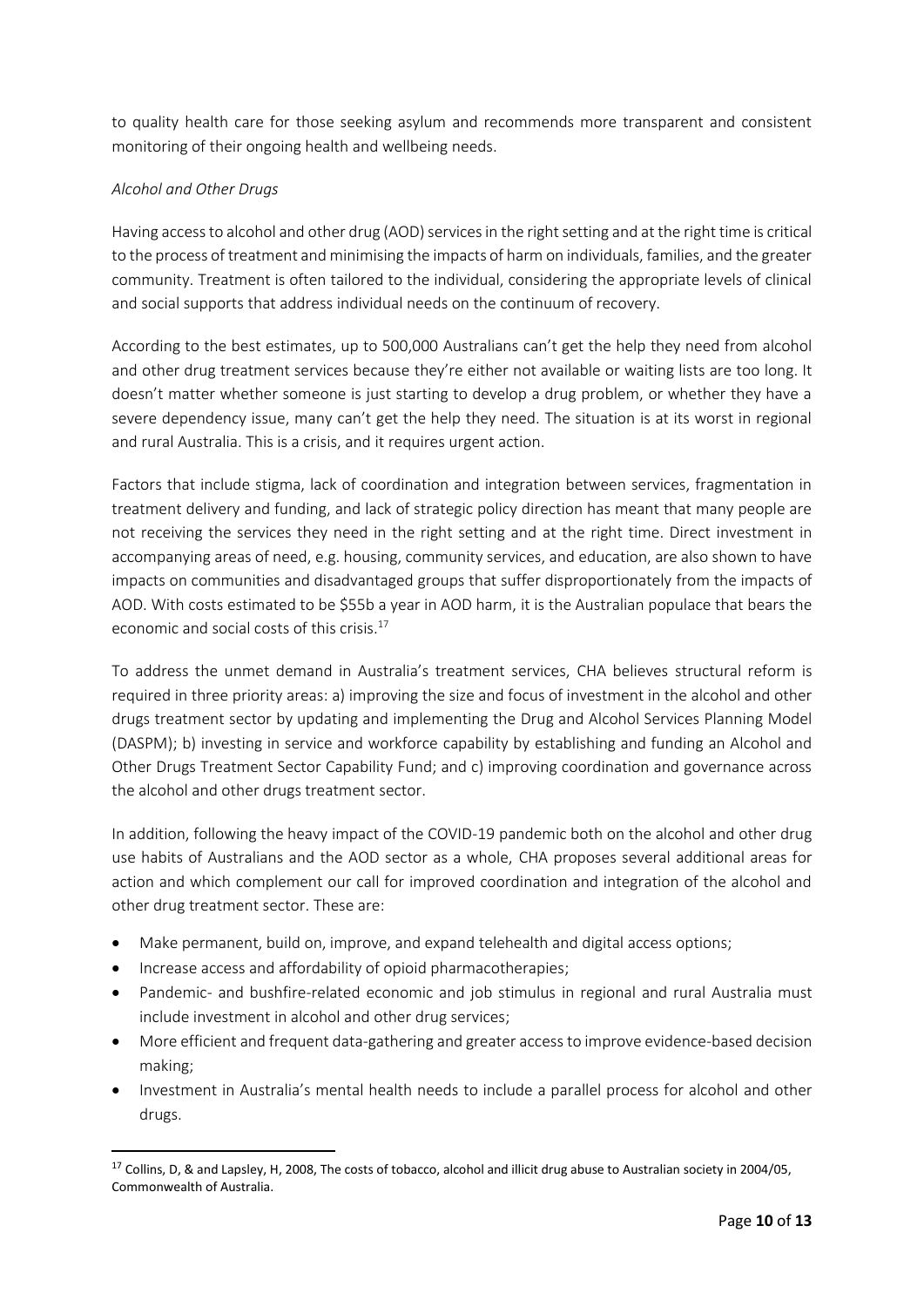CHA also supports the recommendations and priority actions outlines in the *National Drug Strategy 2017-2026* that emphasise the use of evidence-based methods, partner with associated organizations to innovate and respond to community needs, and draw on lived experience and participatory processes to engage with priority populations of need.<sup>18</sup> This requires a whole of Government response with greater cooperation and interagency support to advance this strategy.

### *People experiencing homelessness and insecure housing*

Despite innovative partnerships among community-based housing support and health service organisations – and equally impressive efforts by state and territory governments to address the vulnerability of people experiencing homelessness to COVID-19 by providing temporary accommodation and a range of other services, given the scale of job losses and economic insecurity created by the pandemic, CHA expects homelessness and housing insecurity to worsen in the shortterm.

In addition, tens of thousands more Australians will find themselves living in the shadow of homelessness as they struggle with a lack of affordable and secure housing and related challenges.

Health is a crucial piece of the homelessness puzzle: an unmanaged illness is often the factor that tips a person into homelessness or makes it difficult for them to leave it behind.

Homeless persons generally have a range of complex needs that affect potential access to safe and affordable housing. Health issues among people who are homeless invariably cluster with, and are exacerbated by other social determinants of health, including trauma, poverty, unemployment and social disconnection. This challenges traditional clinical boundaries and health system responses.<sup>19</sup>

Some of the major homeless cohorts are those with mental health and addiction issues, those escaping domestic violence or who have experienced significant trauma and people released from prison. Often those with acquired brain injury and intellectual disability are among the cohort.

People experiencing homelessness have more health problems, often struggling with a range of comorbidities, and die earlier than the general population.

Physical health issues including respiratory tract infections, skin infections, poor oral and foot health, musculoskeletal disorders, and blood-borne viruses (e.g. hepatitis B, hepatitis C) are all common among people experiencing homelessness.<sup>20</sup> Much of this burden is thought to be related to the experience of homelessness itself, as homelessness is associated with poor nutrition, poorer access to health care, higher exposure to smoking and substance use, as well as challenges adhering to medications and treatment.<sup>21</sup>

**.** 

<sup>18</sup> National Drug Strategy 2017-2026. Department of Health, 18 Sept. 2017,

www.health.gov.au/sites/default/files/national-drug-strategy-2017-2026\_1.pdf.

<sup>&</sup>lt;sup>19</sup> Wood, L., Vallesi, S., Martin, K., Lester, L., Zaretzky, K., Flatau, P., Gazey, A (2017). St Vincent's Hospital Melbourne Homelessness Programs Evaluation Report. An evaluation of ALERT, CHOPS, The Cottage and Prague House. Centre for Social Impact: University of Western Australia, Perth, Western Australia.

<sup>20</sup> Hwang S, *Homelessness and health*. CMAJ. 2001 Jan 23; 164(2): 229–233.

<sup>21</sup> Hwang S, *Homelessness and health*. CMAJ. 2001 Jan 23; 164(2): 229–233.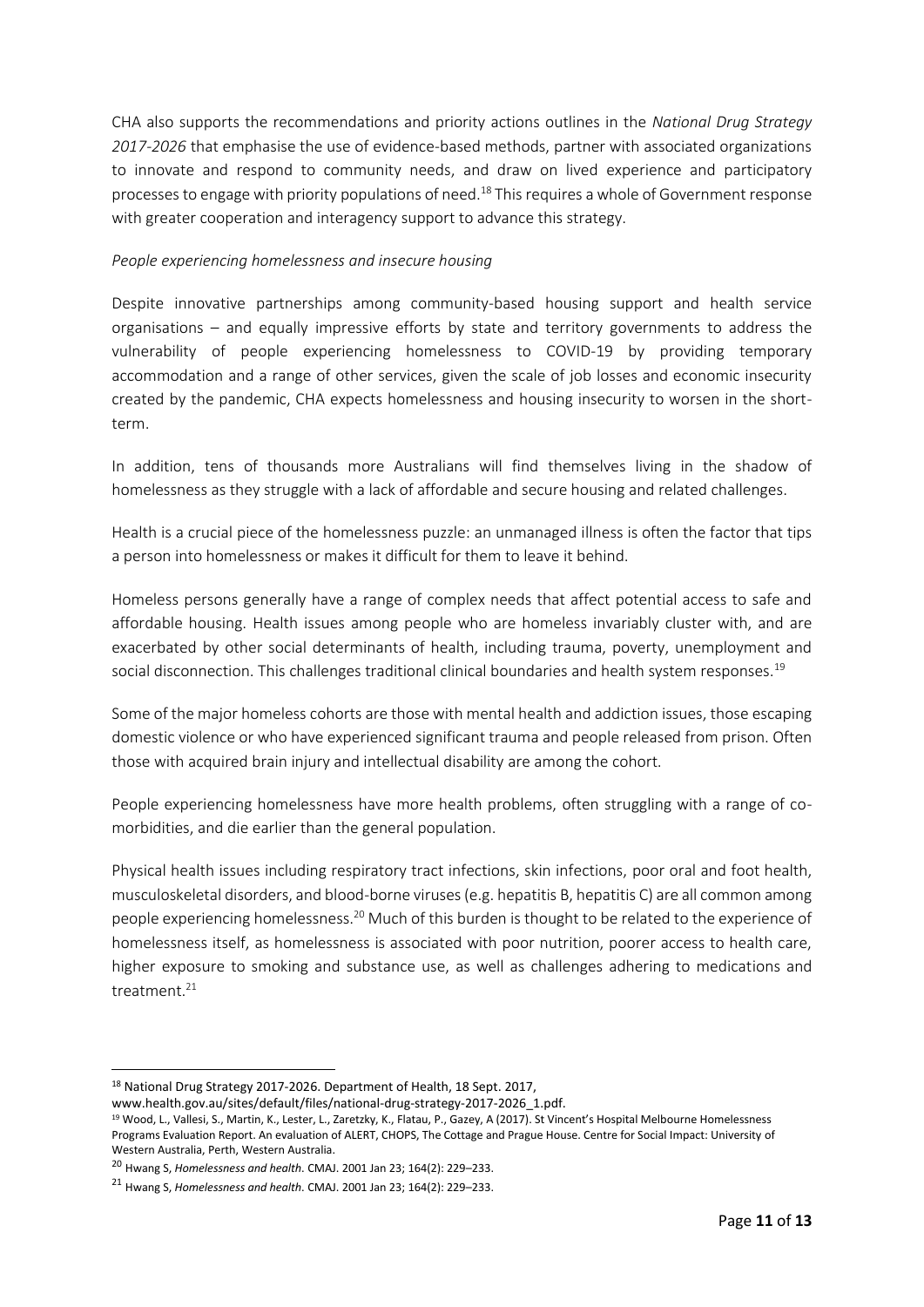However, it is the experience of Catholic hospital providers – many of which provide tailored services to address the health needs of people experiencing homelessness – that as important as their efforts are, if people don't have long-term accommodation with ongoing tailored support, health care alone can't end homelessness.

Health needs housing. One of the reasons homelessness is such an intractable problem in Australia is because there's an estimated shortfall of 300,000 social housing properties for people on low incomes.

CHA supports the recommendations outlined in the [Social Housing Acceleration and Renovation](https://www.communityhousing.com.au/wp-content/uploads/2020/05/SHARP-Program.pdf)  [Program \(SHARP\)](https://www.communityhousing.com.au/wp-content/uploads/2020/05/SHARP-Program.pdf) proposal which calls on the Commonwealth to invest in delivering 30,000 urgently needed new social housing dwellings across Australia, which would not only provide an immediate boost in terms of jobs and economic stimulus but also a crucial benefit in the fight against homelessness.

# *Regional Communities*

Our Catholic not-for-profit hospitals deliver a wide range of social and economic benefits to regional and rural communities that are at risk. It is critical to ensure the viability of these necessary services. We believe patient access and affordability should be a priority.

Continued access to regional and rural private health services could be compromised if funding arrangements do not adequately account for the higher associated costs of delivering services in regional areas. Some services in regional communities have already been reduced or closed. Access to highly trained medical staff can be limited outside metropolitan centres with more incentives required to draw young professionals to establish careers in regional communities.

CHA urges the Commonwealth to consider these issues and the wider implications that the current downward trajectory of service provision will have for the health of those (one third of the population) living in regional and rural Australia.

# Recommended Budget Priorities:

- 7. Continue to shift the focus of the mental health system from crisis and acute care to community-based services, primary health care, prevention and early intervention, including increasing access to community-based supports following discharge from hospital, particularly for those at high risk of suicide.
- 8. Continue to move towards a single source of funding for all Mental Health services, thereby removing existing barriers (multiple systems with little integration) to efficient service delivery.
- 9. Improve the capability and capacity of Primary Health Network (PHN) commissioning processes for the delivery of local mental health services, including joint commissioning of services between PHNs, Local Health Districts/Areas (LHDs/LHAs) and Private Hospitals, where appropriate.
- 10. Improve funding and access to health services that meet the needs of asylum seekers, including more transparent and consistent monitoring of their ongoing health and wellbeing needs.
- 11. Government commitment to support the recommendations and priorities of the National Drug Strategy 2017-2026 in addition to:
	- a. Implementation of the Drug and Alcohol Services Planning Model to improve the focus on investment in AOD services;